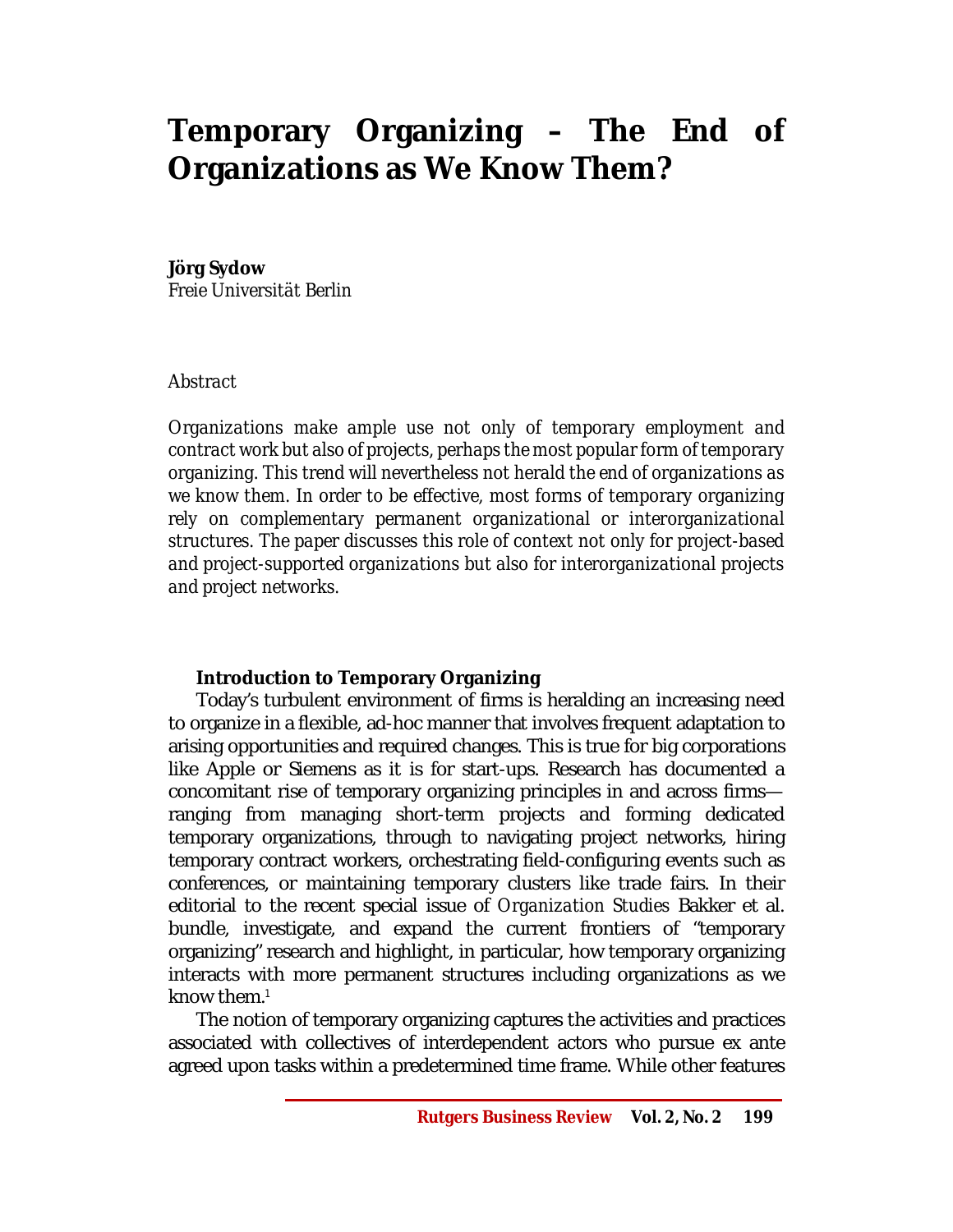of temporary organizations (such as task complexity, singularity and innovativeness) are much debated in the project management literature, *institutionalized* termination is certainly a constitutive property of projects and other forms of temporary organizations.<sup>2</sup> Whereas in projects and events temporary structuring is the guiding principle, other forms of temporary organizing, such as hiring contract or agency workers as used by an increasing number of firms, are actor-centered and provide only temporary employment or – as in accelerators and incubators for instance – temporary organizational membership.

The verb "organizing", by the way, has become increasingly popular since Karl Weick's plea for using verbs rather than nouns in management and organization research and highlights the process itself, whereas the noun "organization" emphasizes results of this process, typically considered an outcome of either decisions or other forms of "reflexive structuration."  $3,4,5$ 

## **Philosophical Underpinnings**

While the traditional understanding of organizing and organization is anchored in a "being" philosophy which has dominated in social sciences for decades, more recent theorizing efforts in management and organization research point to the relevance of a "becoming" philosophy.<sup>6,7</sup> This philosophy or, to be more precise, ontology highlights the necessity to explain stability rather than change, not least with regard to the flexible, some may even say fluid forms of temporary organization or temporary organizing. No matter which ontology is considered relevant,<sup>8</sup> the temporality of these activities and practices is directly tied to the expectation that the collaboration either within or across organizational boundaries will terminate as agreed upon. This is even true when some temporary employees are offered permanent employment or when the reality of some "megaprojects"—from the famous Sydney Opera in Australia to the new Elbphilharmonie Concert Hall in Hamburg and the still unfinished international airport BER in Berlin, both in Germany—illustrates significant deviation from this idealized feature.<sup>9</sup> Nevertheless, the *intended* completion of the task within an ex ante predetermined timeframe remains constitutive for forms of temporary organizations, having important effects not only for the managing but also for the working personnel, and hence for the actual course and duration of practices and projects. 10, 11

## **Unlimited Temporality?**

For other reasons, too, than the failure to meet the ex ante agreed upon timeframes, some of these temporary organizations may actually become permanent, implying a respective change in organizational form. A well-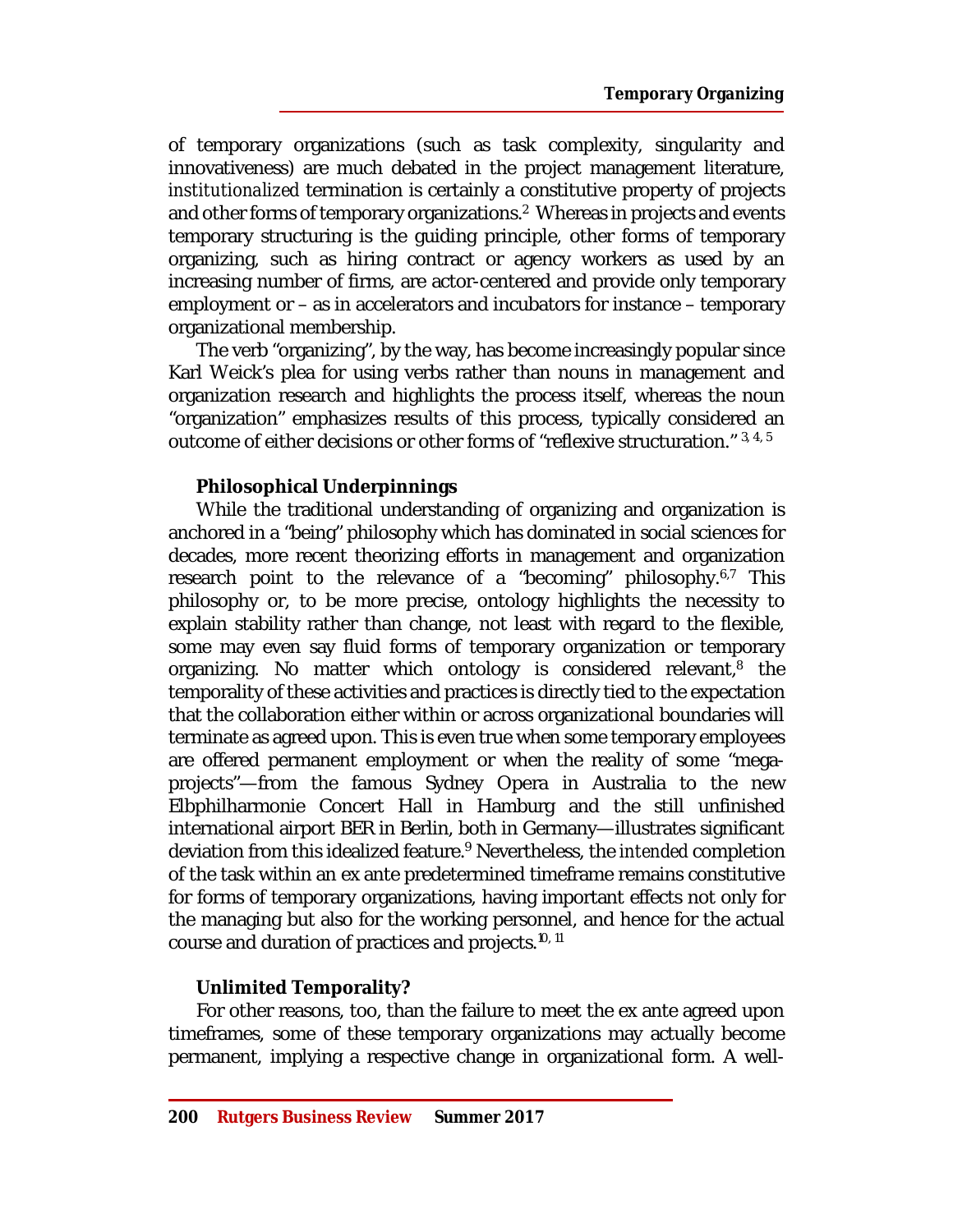#### **Temporary Organizing**

known example for this is the Sematech consortium in the global semiconductor industry. This consortium was originally set up to compete with the Japanese and with the intention of terminating the project after a few years. However, as in some other cases, the termination plans were abandoned because all the project participants as well as outsiders discovered the benefits from, in this case, coordinating extremely costintensive research and development activities inter-organizationally on a permanent basis. 12

Jerry Davis may well be correct with his diagnosis that, in face of the rise of outsourcing and offshoring and the spread of self-employment and startups, the big corporation loses relevance; $13$  a trend that contributes significantly to economic inequality and social instability. This, however, does not mean that permanent organizations such as Apple or Siemens are outdated and more or less substituted by allegedly more flexible, ad-hoc forms of temporary organizing. Rather, many forms of temporary organizing are for very good reasons embedded in permanent organizational or interorganizational structures. Take for instance, the "project-based organization" or PBO for short which, like general contractors in the construction or machine tool industry or production firms in the film and television industry, conducts most of its business via projects.<sup>14</sup> Even traditional organizations like car manufacturers are increasingly "projectified," adopting the form of a "project-supported organization" or PSO.15,16 Apart von PBOs and PSOs providing an organizational structure for temporary organizing efforts, "project networks" (PNWs) deliver a more than a temporary frame in the inter-organizational realm.<sup>17, 18</sup> Such PNWs in a more narrow sense take into account that many projects are initiated and conducted not only within an organization but also among organizations, i.e. as "inter-organizational projects" (IOPs).<sup>19</sup> These IOPs usually have a history of as well as a future for collaboration, highlighted by their temporal embeddedness in networks of relationships. <sup>20</sup> More often than not, all of these to a large extent complementary permanent structures make temporary forms of organizing possible, for instance because they allow for cross-project learning and knowledge storing. Hence, "projectification" does not herald the end of organizations as we know them.

As already indicated, projects may only be the most prominent and obvious form of temporary organizing, gaining importance in a "project society" that, to some extent at least, questions the effectiveness of institutions left over from an industrial era. $21$  Other prominent forms of temporary organizing or, more precisely, semi-permanent organizations (see Table 1) combine temporary employment with permanent structures. As already indicated examples are accelerators and incubators in which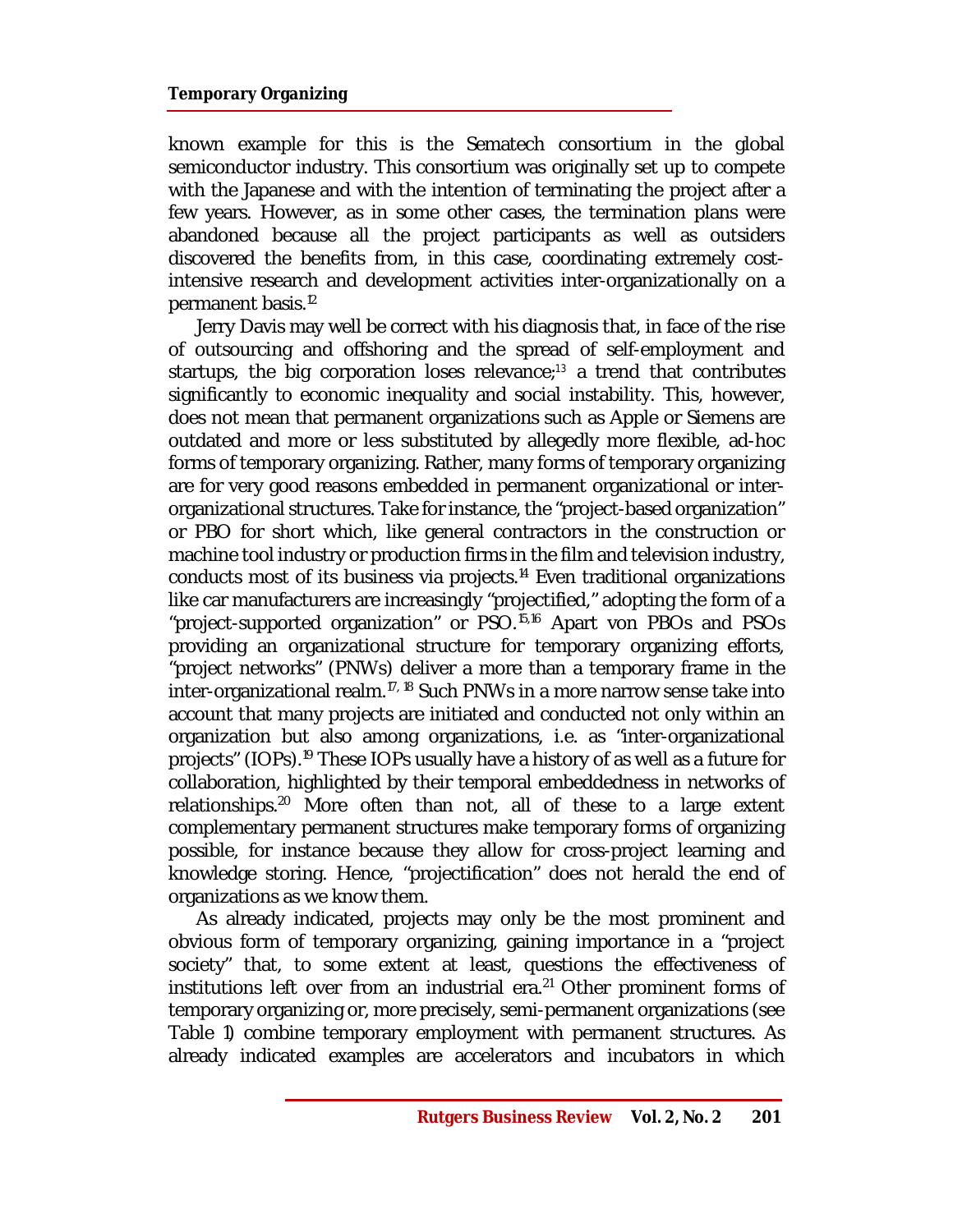individual or collective actors such as entrepreneurs or firms respectively are engaged; or agency or contract work when individual actors such as temps or freelancers are employed. These very types of work almost certainly lead to multi-employer work arrangements,<sup>22</sup> also in firms like Apple and Siemens but again do not make permanent organizations redundant. On the contrary, together with the semi-temporary organizations (PBO, PSO and PNW), they seem to contribute to the flexibility needed in turbulent times.

# **Managerial Implications**

It is only under extreme circumstances that an organization may be of a truly temporary nature. Examples are "ephemeral organizations" that emerge in the face of a disaster and disappear once the disaster has been overcome; $^{23}$ or the "disposable organization" that is set up for a particular, mostly efficiency-oriented purpose and shut down after this purpose has been fulfilled or shifted, as it lacks adaptability.<sup>24</sup> In these—in a narrow sense temporary organizations (see (1) in Table 1) management can concentrate entirely on their temporary nature of task and employment, like management in a classical formal or bureaucratic organization (4) which focuses on the permanence of both.

| <b>Actor</b><br><b>Structure</b> | <b>Temporary</b>                                                | Permanent                                             |
|----------------------------------|-----------------------------------------------------------------|-------------------------------------------------------|
| <b>Temporary</b>                 | Temporary, ephemeral or<br>disposable organization              | (2) Semi-Temporary<br>organization (PSO, PBO,<br>PNW) |
| <b>Permanent</b>                 | (3) Semi-Permanent<br>organization with<br>temporary employment | (4) Permanent organization                            |

# **Table 1. A Typology of Temporary Organizing as a Form**

Source: Bakker, R.M., DeFillippi, R., Schwab, A., & Sydow, J. (2016). Temporary organizing: Promises, processes, problems. *Organization Studies, 37*(12), 1706. Table reprinted with the permission of Sage.

Given this variety of temporal forms of organizing in a strict sense (1) as well as in a broader sense (2-3), managerial implications are quite diverse. It is particularly obvious that there is only no need to manage the interface between the temporary and the permanent in the case of ephemeral or disposable organizations. In the other two cases, managing the temporary-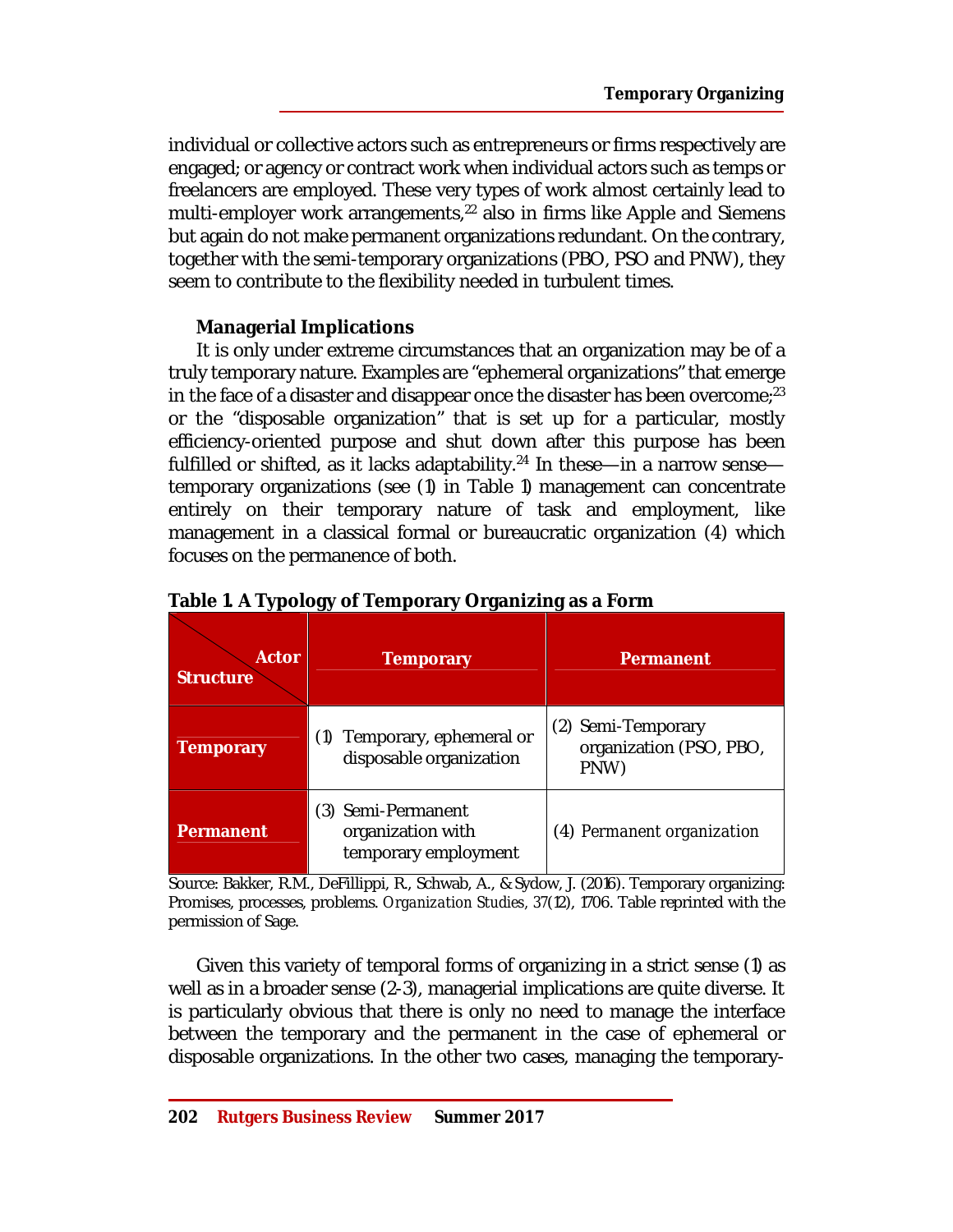#### **Temporary Organizing**

permanent interface is or at least should be of major concern not only for management practice but also for research.<sup>25</sup>

To give one final example: Extra-role behavior can, as in case (1), only result from the project, its task and management. This is different in the other two cases (2-4) allowing "project citizenship behavior" to be fed not only by the temporary, but also by the permanent organization or network of organizations.<sup>26</sup> With regard to such behavior, again the management of the interface between the temporary and the permanent nature is of outstanding importance, leaving us—despite changes towards the more temporary structures exhibited in PBOs and PSOs or IOPs and PNWs—with organizations as we know them.

#### **Author**

*Dr. Jörg Sydow is a Professor of Management and Chair for Inter-firm Cooperation at the School of Business & Economics at Freie Universität Berlin, Germany, and a Visiting Professor at Strathclyde Business School, Glasgow. Moreover, he is currently the director of the Research Unit "Organized Creativity", sponsored by the German Research Foundation (DFG), a founding co-editor of two leading German journals, Management¬forschung and Industrielle Beziehungen – The German Journal of Industrial Relations, and a member of the editorial review boards of Organization Studies, Academy of Management Journal, Academy of Management Review, Journal of Management Studies, and The Scandinavian Journal of Management. He co-authored two recently published books: "Managing and Working in Project Society – Institutional Challenges of Temporary Organizations" published by Cambridge University Press, and "Managing Inter-organizational Relations – Debates and Cases" published by Palgrave-Macmillan. email: [joerg.sydow@fu-berlin.de](mailto:joerg.sydow@fu-berlin.de)*

#### **Endnotes**

- 1. Bakker, R.M., DeFillippi, R., Schwab, A., & Sydow, J. (2016). Temporary organizing: Promises, processes, problems. *Organization Studies*, *37*(12), 1703-1719.
- 2. Lundin, R.A., & Söderholm, A. (1995). A theory of the temporary organization. *Scandinavian Journal of Management*, *11*(4), 437-455.
- 3. Weick, K.E. (1995). *Sensemaking in organizations*. Thousand Oaks, CA: Sage.
- 4. Brunsson, N. (1989). *The Organization of Hypocrisy: Talk, Decisions and Actions in Organizations*. Chichester: Wiley.
- 5. Sydow, J., & Windeler, A. (1998). Organizing and evaluating interfirm networks: A structurationist perspective on network processes and effectiveness. *Organization Science, 9*(3), 265-284.
- 6. Tsoukas, H., & Chia, R. (2002). On organizational becoming: Rethinking organizational change. *Organization Science, 13*(5), 567-582.
- 7. Bakken, T., & Hernes, T. (2006). Organizing is both a verb and a noun: Weick meets Whitehead. *Organization Studies, 27*(11), 1599-1616.